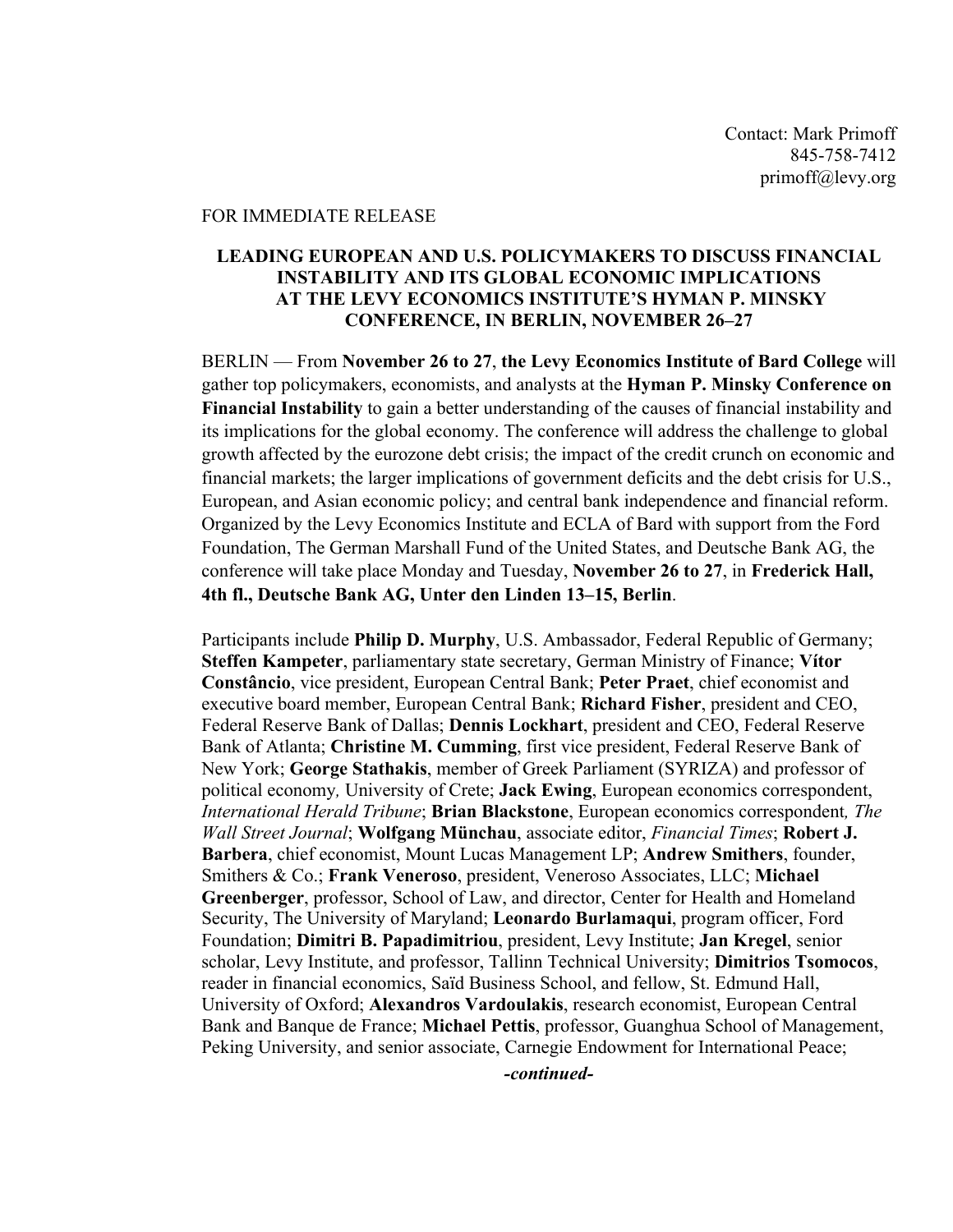**Eckhard Hein**, professor, Berlin School of Economics; **L. Randall Wray**, senior scholar, Levy Institute, and professor, University of Missouri–Kansas City; **Éric Tymoigne**, research associate, Levy Institute, and professor, Lewis and Clark College; and **Jörg Bibow**, research associate, Levy Institute, and professor, Skidmore College.

The **Levy Economics Institute of Bard College**, founded in 1986 through the generous support of the late Bard College trustee Leon Levy, is a nonprofit, nonpartisan, public policy research organization. The Institute is independent of any political or other affiliation, and encourages diversity of opinion in the examination of economic policy issues while striving to transform ideological arguments into informed debate.

**ECLA of Bard** is a liberal arts university offering an innovative, interdisciplinary curriculum with a global sensibility. Students come to Berlin from 30 countries in order to study with our international faculty. The curriculum focuses on value studies, in which the norms and ideals we live by, and the scholarly attention they inspire, come together in integrated programs. Small seminars and tutorials encourage lively and thoughtful dialogue.

The **Ford Foundation** is an independent, nonprofit grant-making organization. For more than half a century it has worked with courageous people on the frontlines of social change worldwide, guided by its mission to strengthen democratic values, reduce poverty and injustice, promote international cooperation, and advance human achievement. With headquarters in New York, the foundation has offices in Latin America, Africa, the Middle East, and Asia.

## *Hyman P. Minsky Conference on Financial Instability*

*Preliminary Program*

| <b>Monday, November 26</b><br>$8:00-8:45$ a.m. | <b>BREAKFAST AND REGISTRATION</b>                                                                                                                                                                                                                                                                                                                                                                 |
|------------------------------------------------|---------------------------------------------------------------------------------------------------------------------------------------------------------------------------------------------------------------------------------------------------------------------------------------------------------------------------------------------------------------------------------------------------|
| $8:45-9:15$ a.m.                               | <b>WELCOME AND INTRODUCTION</b><br><b>Leonardo Burlamaqui</b> , <i>Program Officer</i> , <i>Ford Foundation</i><br>Dimitri B. Papadimitriou, President, Levy Institute                                                                                                                                                                                                                            |
| $9:15-9:45$ a.m.                               | SPEAKER: Philip D. Murphy, U.S. Ambassador, Federal Republic of<br>Germany<br>"Going Forward: Overcoming Challenges, Seizing Opportunities"                                                                                                                                                                                                                                                       |
| $9:45-10:30$ a.m.                              | SPEAKER: Vítor Constâncio, Vice President, European Central Bank<br>"Completing and Repairing the Economic and Monetary Union"                                                                                                                                                                                                                                                                    |
| $10:45$ a.m. $-12:45$ p.m.                     | <b>SESSION 1: PUBLIC DEBT, PRIVATE DEBT, AND FINANCIAL</b><br><b>INSTABILITY IN THE EUROZONE</b><br><b>MODERATOR: Jack Ewing, European Economics Correspondent,</b><br><b>International Herald Tribune</b><br><b>SPEAKERS: Robert J. Barbera, Chief Economist, Mount Lucas</b><br>Management LP<br>"ECB Worries / European Woes: The Economic Consequences of Piecemeal<br>Policy"<br>-continued- |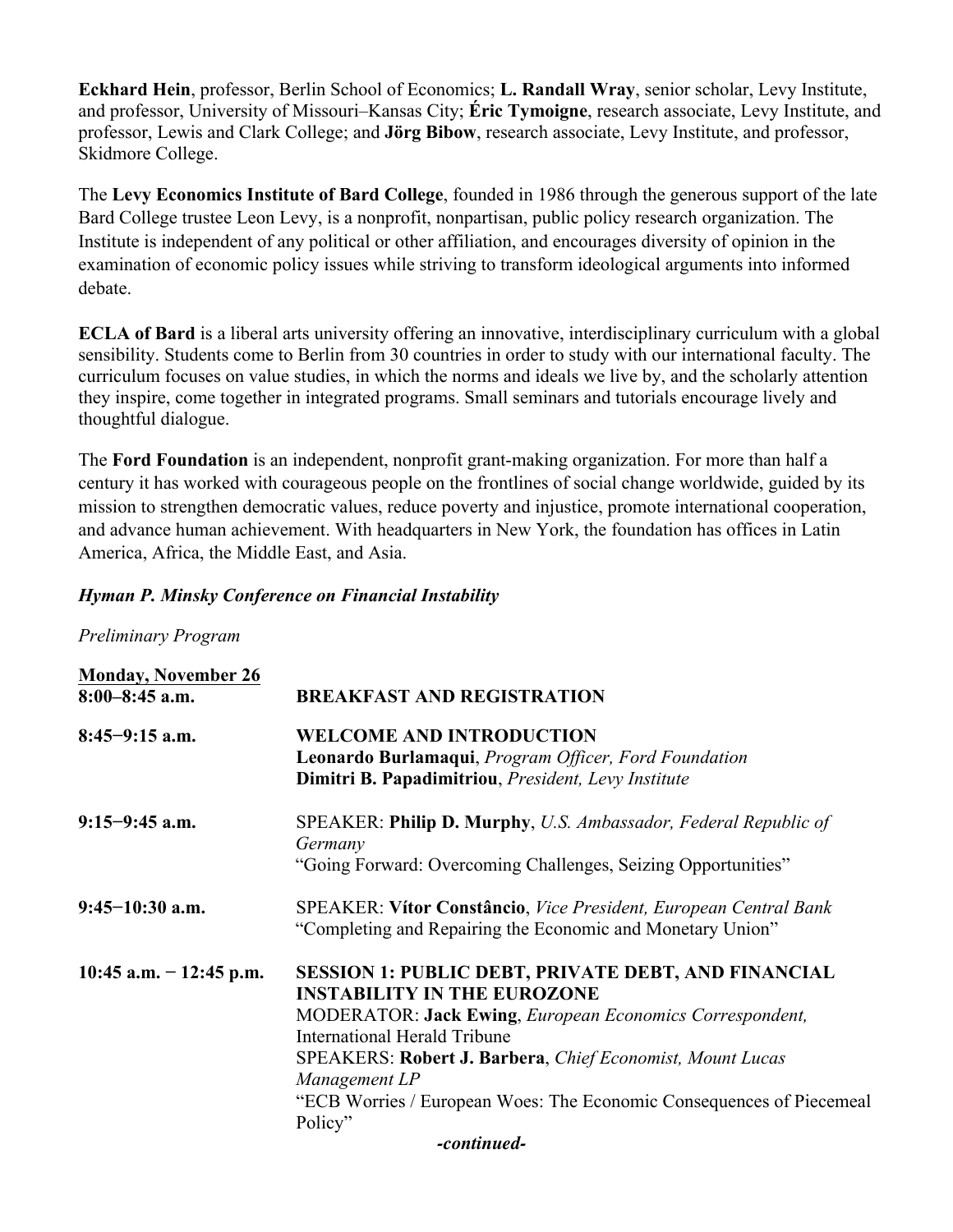|                   | Klaus Günter Deutsch, Director, Deutsche Bank Research, Deutsche<br><b>Bank AG</b><br>"Avoiding Panic, Building Institutions: The German Approach"<br>Andrew Smithers, Founder, Smithers & Co.<br>"The Past and Current Failure of Economic Theory and Practice"                                                                                                                                                                                                                                                                                                                                                     |
|-------------------|----------------------------------------------------------------------------------------------------------------------------------------------------------------------------------------------------------------------------------------------------------------------------------------------------------------------------------------------------------------------------------------------------------------------------------------------------------------------------------------------------------------------------------------------------------------------------------------------------------------------|
| $12:45-2:00$ p.m. | <b>LUNCH</b>                                                                                                                                                                                                                                                                                                                                                                                                                                                                                                                                                                                                         |
| $2:00-3:00$ p.m.  | SPEAKER: Steffen Kampeter, Parliamentary State Secretary, German<br><b>Federal Ministry of Finance</b><br>"The Eurozone Crisis and the Continuing Threat of a Renewed Global<br>Economic Crisis"                                                                                                                                                                                                                                                                                                                                                                                                                     |
| $3:00-4:00$ p.m.  | SPEAKER: Jan Kregel, Senior Scholar, Levy Institute, and Professor,<br>Tallinn Technical University<br>"Minsky and Thinking Beyond Dodd-Frank"                                                                                                                                                                                                                                                                                                                                                                                                                                                                       |
| $4:00-5:30$ p.m.  | <b>SESSION 2: MINSKY'S FINANCIAL INSTABILITY</b><br>MODERATOR: C. J. Polychroniou, Research Associate and Policy<br>Fellow, Levy Institute<br>SPEAKERS: Dimitrios Tsomocos, Reader in Financial Economics, Saïd<br>Business School, and Fellow, St. Edmund Hall, University of Oxford<br>"A General Equilibrium Exploration of Minsky's Financial Instability<br>Hypothesis"<br>Alexandros Vardoulakis, Research Economist, European Central Bank<br>and Banque de France<br>"Credit Standards and Financial Institutions' Leverage"                                                                                 |
| $5:45-7:15$ p.m.  | <b>SESSION 3: PROSPECTS AND POLICIES FOR THE EUROZONE</b><br><b>CRISIS</b><br>MODERATOR: Brian Blackstone, European Economics Correspondent,<br>The Wall Street Journal<br>SPEAKERS: Wolfgang Münchau, Associate Editor, Financial Times<br>"The Dynamics of Insolvency in the Eurozone"<br>George Stathakis, Member of Greek Parliament (SYRIZA) and Professor<br>of Political Economy, University of Crete<br>"The Greek Crisis"<br><b>Jörg Bibow</b> , Research Associate, Levy Institute, and Professor, Skidmore<br>College<br>"Misdiagnosis, Ill-medication, and Misguided Reforms: Is the Euro<br>Rescuable?" |
| $7:30$ p.m.       | <b>DINNER</b><br>SPEAKER: Peter Praet, Chief Economist and Executive Board Member,<br>European Central Bank<br>"Monetary Policy and Deleveraging"                                                                                                                                                                                                                                                                                                                                                                                                                                                                    |

*-continued-*